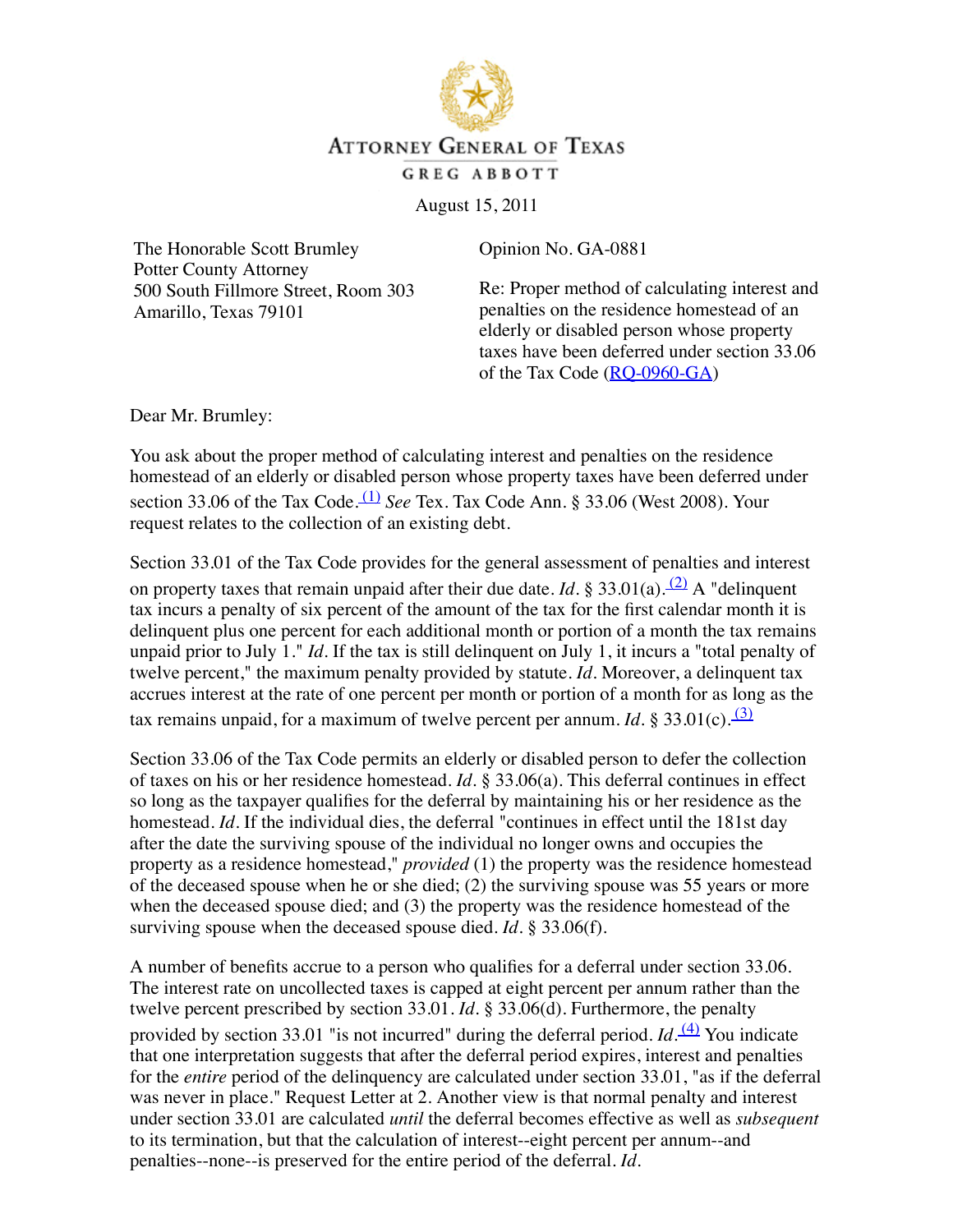In construing a statute, the objective of a court, and hence this office, is "to determine and give effect to the Legislature's intent." *Leland v. Brandal*, 257 S.W.3d 204, 206 (Tex. 2008). A court looks "first to the statute's language to determine that intent." *Id.* "If the statute's language is unambiguous, its plain meaning will prevail." *Id.* Section 33.06 specifically provides that "[i]nterest and penalties that accrued or that were incurred or imposed under Section 33.01 or 33.07 *before* the date the individual files the deferral affidavit under Subsection (b) . . . *are preserved*." Tex. Tax Code Ann. § 33.06(d) (West 2008) (emphasis added). However, "[a] penalty under Section 33.01 is not incurred during a deferral or abatement period." *Id.* The clear implication is that the lower interest rate imposed during the deferral period, and the absence of penalty during that time, remains effective after the deferral period ends *for the period of the deferral*. It follows that the final calculation of taxes owed must be based upon the higher rate and penalty for any period *before* the deferral begins and *after* it ends. But for the period of deferral, section 33.06 prevails when the final calculation is made.

We conclude that the calculation of interest and penalties on the homestead of an elderly or disabled person whose taxes have been deferred is governed by section 33.06 of the Tax Code for the entire period during which the deferral is effective.

## **S U M M A R Y**

Calculation of interest and penalties on the homestead of an elderly or disabled person whose taxes have been deferred is governed by section 33.06 of the Tax Code for the entire period during which the deferral is effective.

Very truly yours,

Deg Annet

GREG ABBOTT Attorney General of Texas

Daniel T. Hodge First Assistant Attorney General

David J. Schenck Deputy Attorney General for Legal Counsel

Jason Boatright Chair, Opinion Committee

Rick Gilpin Assistant Attorney General, Opinion Committee

## Footnotes

<span id="page-1-0"></span>1. Letter from Honorable Scott Brumley, Potter County Attorney, to Honorable Greg Abbott, Attorney General of Texas (Apr. 11, 2011), https://www.oag.state.tx.us/opin/index\_rq.shtml ("Request Letter").

<span id="page-1-1"></span>2. The tax is delinquent unless paid prior to February 1. Tex. Tax Code Ann. § 31.02(a) (West 2008).